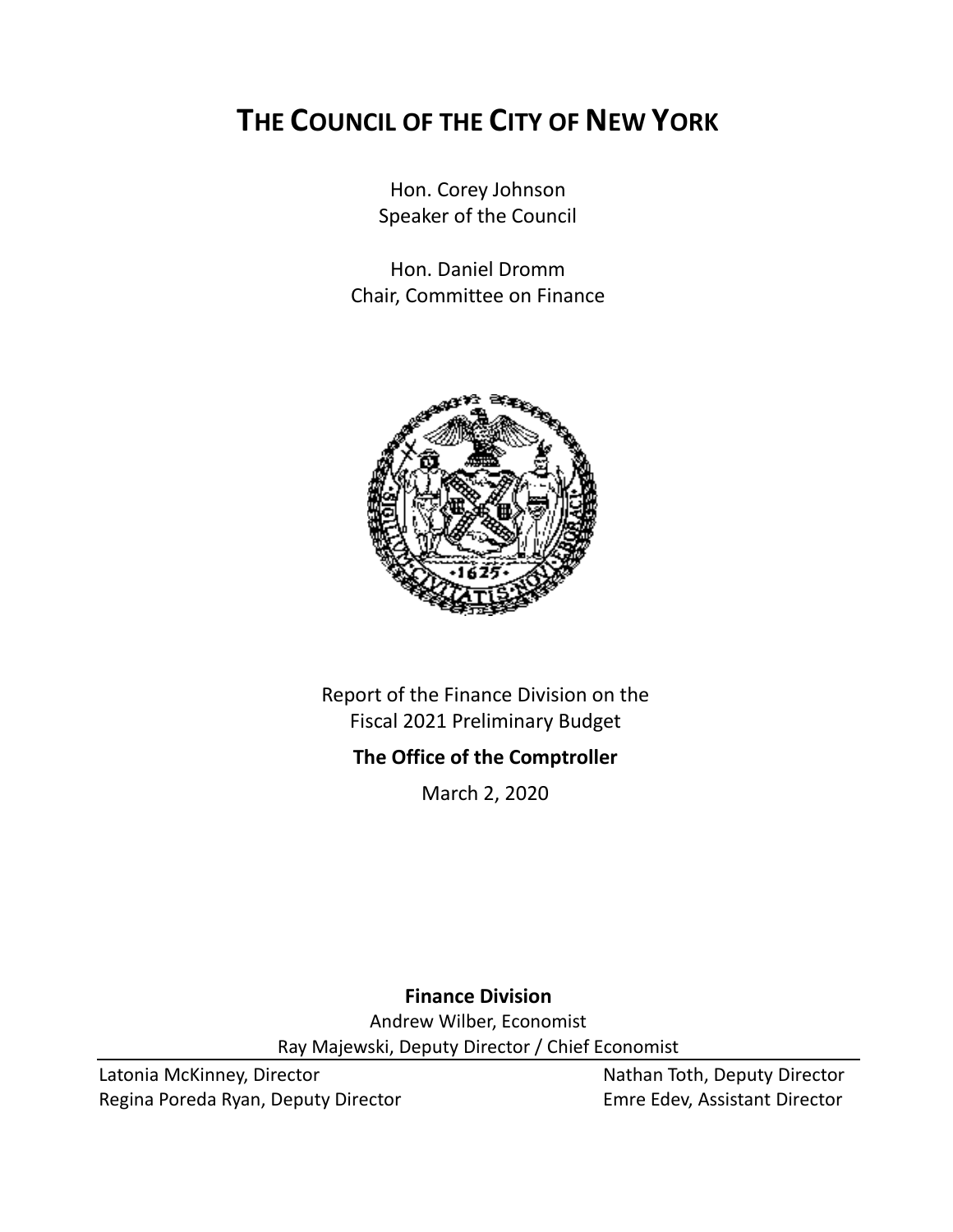### Contents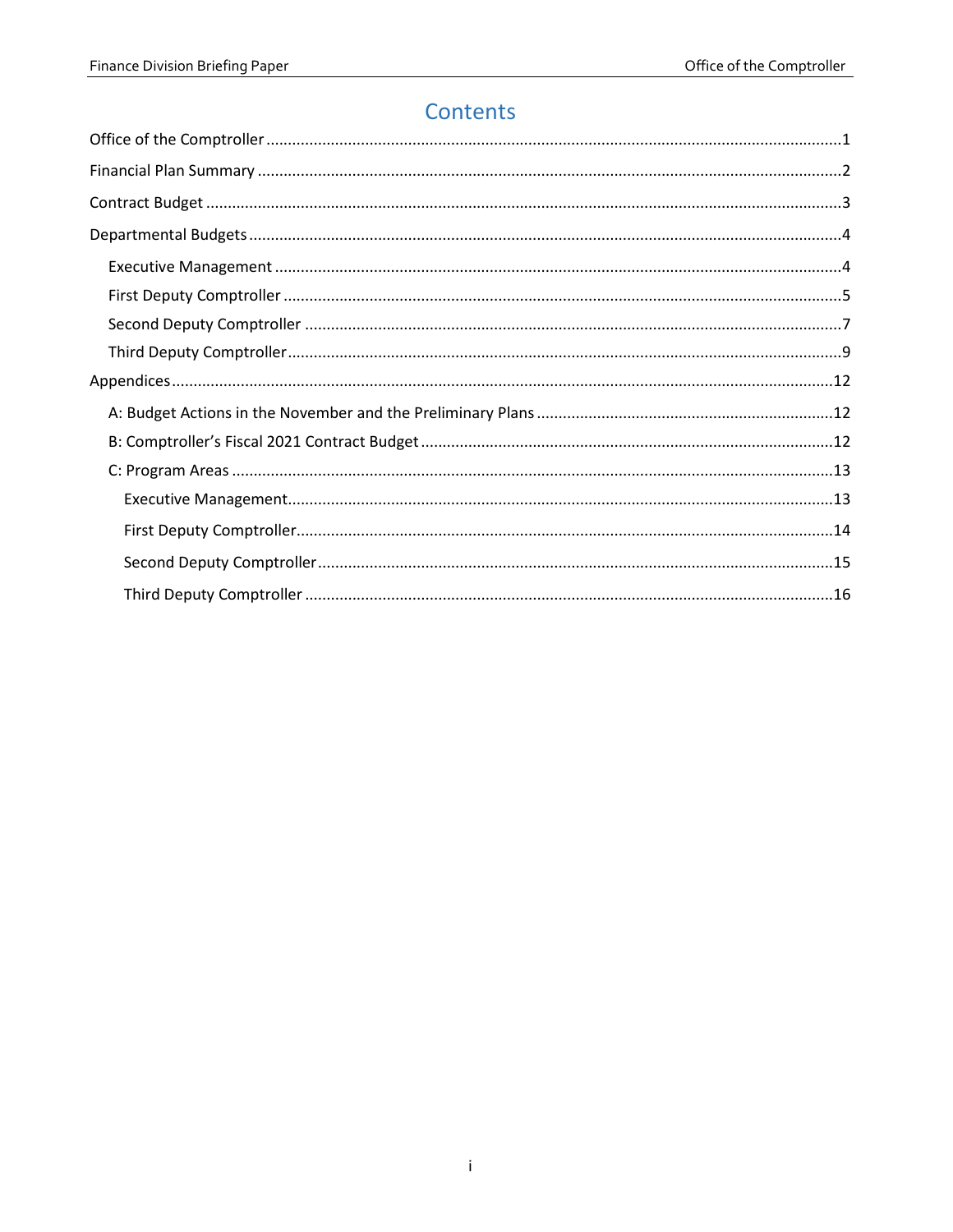### <span id="page-2-0"></span>Office of the Comptroller

The Comptroller's Office consists of about 800 employees – including accountants, attorneys, economists, engineers, IT professionals, budget, financial, and investment analysts, claim specialists and researchers, and administrative support staff – serving across four program areas that contribute to the agency's oversight role in New York City's local government.



### **Departmental Structure**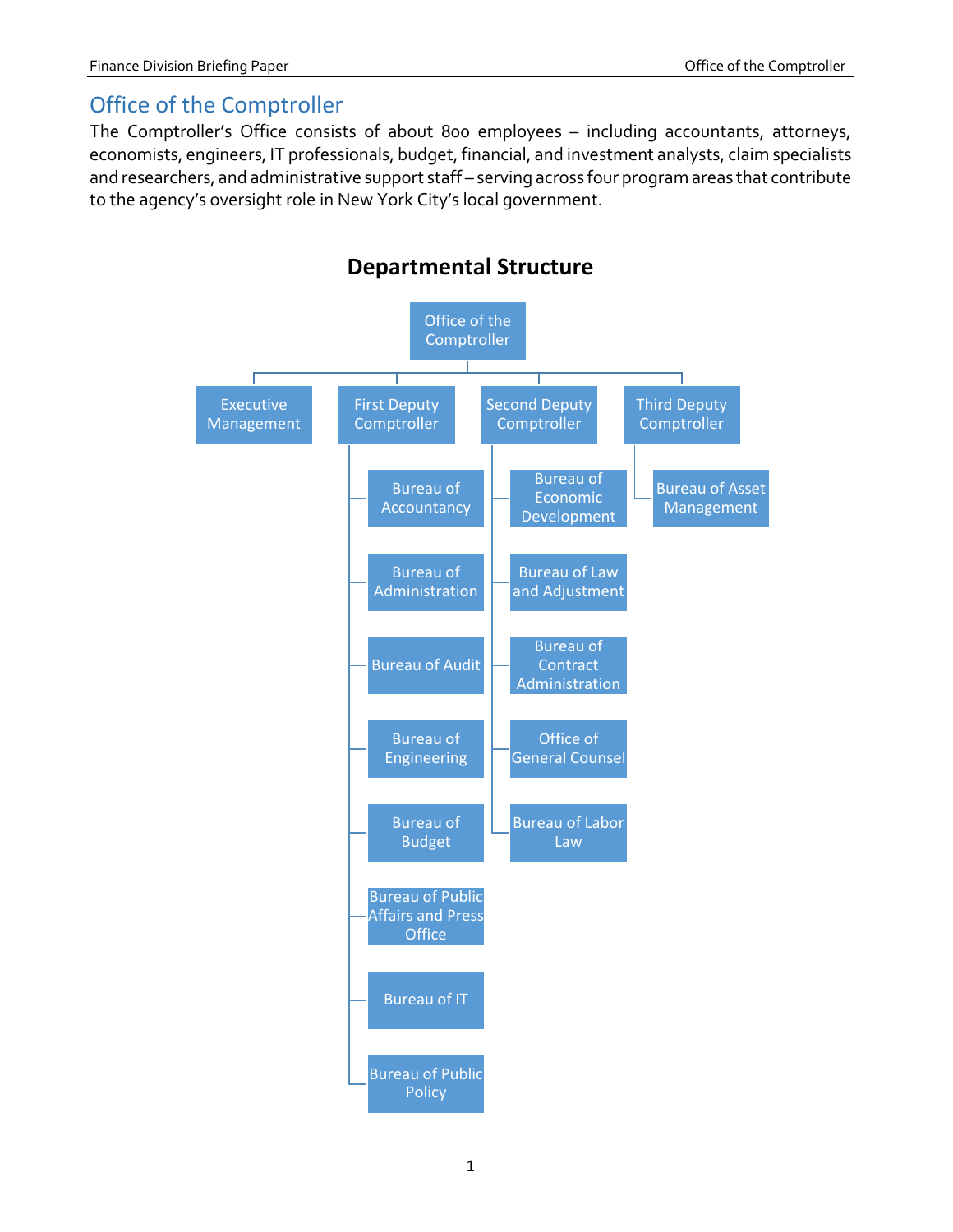#### **The Comptroller's responsibilities include:**

- Performance and financial audits of all City agencies;
- Serving as a fiduciary to the City's five public pension funds totaling approximately \$216 billion;
- Providing comprehensive oversight of the City's budget and fiscal condition;
- Reviewing City contracts for integrity, accountability and fiscal condition;
- Resolving claims on behalf and against the City; and
- <span id="page-3-0"></span>• Setting prevailing wage and enforcing prevailing wage and living wage laws.

### Financial Plan Summary

#### **Table 1**

| <b>Comptroller Financial Summary</b>  |               |               |             |                         |              |             |
|---------------------------------------|---------------|---------------|-------------|-------------------------|--------------|-------------|
|                                       | <b>FY18</b>   | <b>FY19</b>   | <b>FY20</b> | <b>Preliminary Plan</b> |              | *Difference |
| <b>Dollars in Thousands</b>           | <b>Actual</b> | <b>Actual</b> | Adopted     | <b>FY20</b>             | <b>FY21</b>  | FY20-FY21   |
| Spending                              |               |               |             |                         |              |             |
| <b>Personal Services</b>              | \$67,626      | \$70,042      | \$75,922    | \$75,969                | \$76,556     | \$635       |
| <b>Other Than Personal Services</b>   | 31,045        | 32,752        | 36,831      | 39,455                  | 36,880       | 49          |
| <b>TOTAL</b>                          | \$98,671      | \$102,794     | \$112,753   | \$115,424               | \$113,436    | \$684       |
| <b>Personal Services</b>              |               |               |             |                         |              |             |
| <b>Full-Time Salaried - Civilian</b>  | \$64,614      | \$66,966      | \$72,891    | \$73,143                | \$73,725     | \$834       |
| <b>Additional Gross Pay</b>           | 2,078         | 2,148         | 1,963       | 1,963                   | 1,963        | 0           |
| Other Salaried & Unsalaried           | 62            | 74            | 8           | 8                       | 10           | 1           |
| Overtime - Civilian                   | 247           | 193           | 395         | 395                     | 395          | 0           |
| P.S. Other                            | 3             | 4             | $\Omega$    | 0                       | $\mathbf{0}$ | 0           |
| Amount to be Scheduled                | 0             | 0             | 204         | 0                       | 0            | (204)       |
| Unsalaried                            | 623           | 657           | 460         | 460                     | 464          | 3           |
| <b>SUBTOTAL</b>                       | \$67,626      | \$70,042      | \$75,922    | \$75,969                | \$76,556     | \$635       |
| <b>Other Than Personal Services</b>   |               |               |             |                         |              |             |
| <b>Contractual Services</b>           | \$27,116      | \$28,465      | \$31,325    | \$31,208                | \$31,552     | \$227       |
| Fixed & Misc. Charges                 | 22            | 11            | 587         | 593                     | 587          | 0           |
| Other Services & Charges              | 2,749         | 2,811         | 3,643       | 6,032                   | 3,448        | (195)       |
| Property & Equipment                  | 718           | 1,080         | 622         | 969                     | 639          | 17          |
| <b>Supplies &amp; Materials</b>       | 439           | 386           | 655         | 651                     | 655          | 0           |
| <b>SUBTOTAL</b>                       | \$31,045      | \$32,752      | \$36,831    | \$39,455                | \$36,880     | \$49        |
| <b>TOTAL</b>                          | \$98,671      | \$102,794     | \$112,753   | \$115,424               | \$113,436    | \$684       |
| <b>Funding</b>                        |               |               |             |                         |              |             |
| City Funds                            |               |               | \$87,032    | \$89,687                | \$87,506     | \$474       |
| <b>Other Categorical</b>              |               |               | 12,450      | 12,450                  | 12,528       | 78,121      |
| Capital-IFA                           |               |               | 13,058      | 13,074                  | 13,189       | 130,906     |
| Intra City                            |               |               | 213         | 212,854                 | 212,854      | 0           |
| <b>TOTAL</b>                          | \$98,671      | \$102,794     | \$112,753   | \$115,424               | \$113,436    | \$684       |
| <b>Budgeted Headcount</b>             |               |               |             |                         |              |             |
| <b>Full-Time Positions - Civilian</b> | 760           | 748           | 791         | 791                     | 791          | 0           |

*\*The difference of Fiscal 2020 Adopted Budget compared to Fiscal 2021 Preliminary Budget.*

The Office of the Comptroller's (Office) Fiscal 2021 Preliminary Budget totals \$113.4 million, including \$76.6 million for Personal Services to support 791 budgeted full-time positions, and \$36.8 million for Other Than Personal Services. Personal Services, or PS, refers to budgetary funds intended to pay salaries and benefits for employees of the agency. The Other Than Personal Services category, or OTPS, accounts for budgetary funding used for all other general operating costs of the agency, including contracts.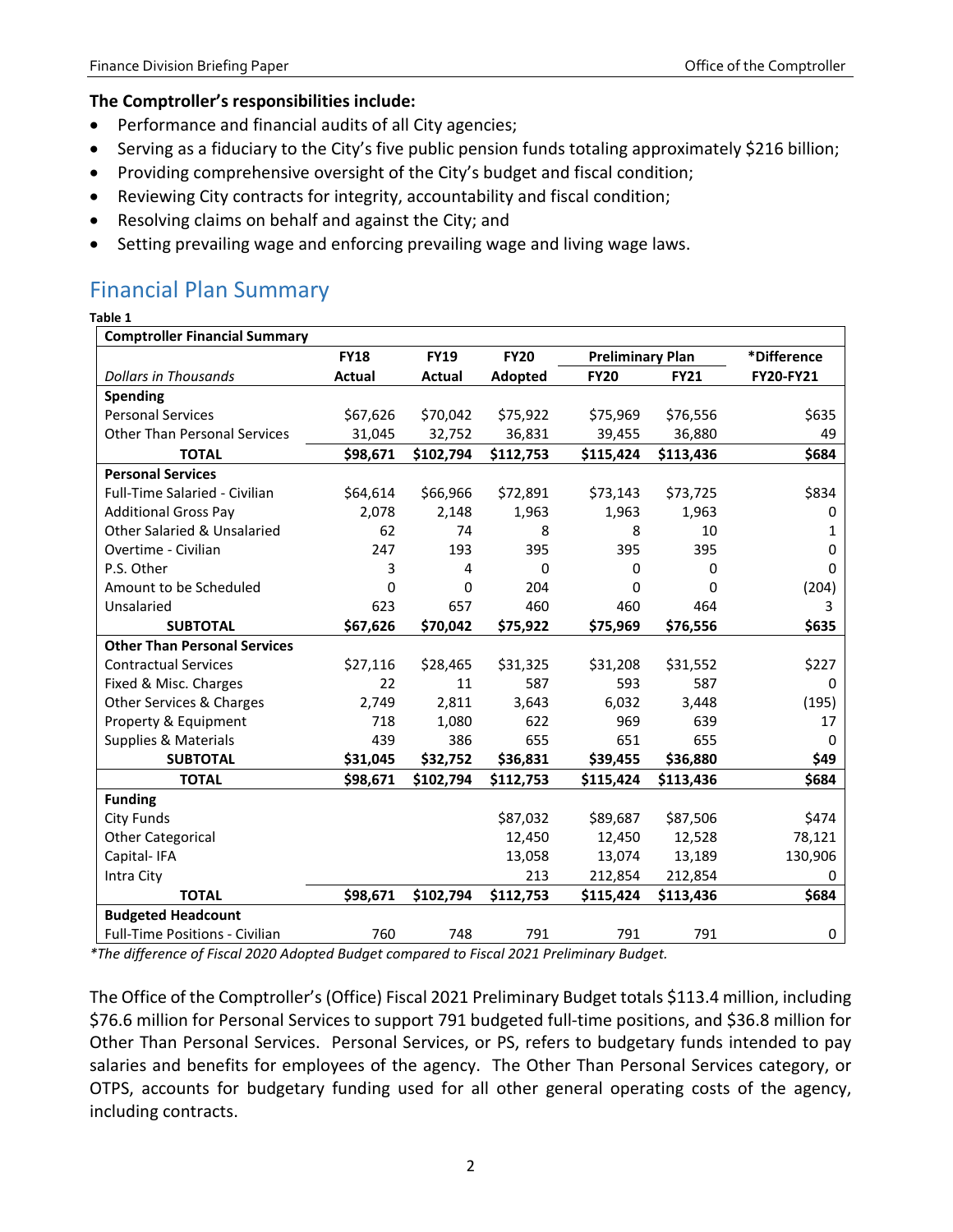The Office's Fiscal 2021 \$113.4 million Preliminary Budget is roughly \$2 million less than the current budget for Fiscal 2020. Changes to the Office's budget since Adoption of the Fiscal 2020 budget include only minimal budgetary adjustments and transfers for Fiscal 2021. For the current fiscal year, the Office's budget posted a single new need totaling \$2.6 million for IT infrastructure upgrades in its First Deputy Comptroller division.

The Office is broken into four main departments, each with its own budget. Figures 1 and 2 below detail the percentage of the Office's budget allocated to each department and the various sources which fund its budget.



## <span id="page-4-0"></span>Contract Budget

The New York City Charter mandates the preparation of a Contract Budget to identify expenditures for contractual services, which are defined as any technical, consultant or personnel service provided to the City by means of a contract. The Contract Budget is a subset of the OTPS portion of the City's Expense Budget. The Administration prepares a Contract Budget twice each fiscal year. The Fiscal 2021 Preliminary Citywide Contract Budget totals just shy of \$17 billion for procurement expenditures across all agencies.

The Office's Preliminary Fiscal 2021 Contract Budget totals \$31.6 million for 80 contracts accounting for almost 86 percent of the Office's overall OTPS budget. Roughly half, or \$16.6 million, of the Office's budget for procurement fulfills its contract agreements with various providers in its Bureau of Asset Management, which oversees the five pension systems that comprise the New York City Retirement System. The other significantly sizable portion of the Office's contract budget is data processing equipment, where the Office's Fiscal 2021 budget accounts for a little more than \$9 million split between the Bureau of Asset Management (\$3 million) and the Bureau of Information Systems & Technology (\$6.1 million). Combined, the investment manager and data processing equipment contracts comprise more than 81 percent of the Office's contract budget for Fiscal 2021.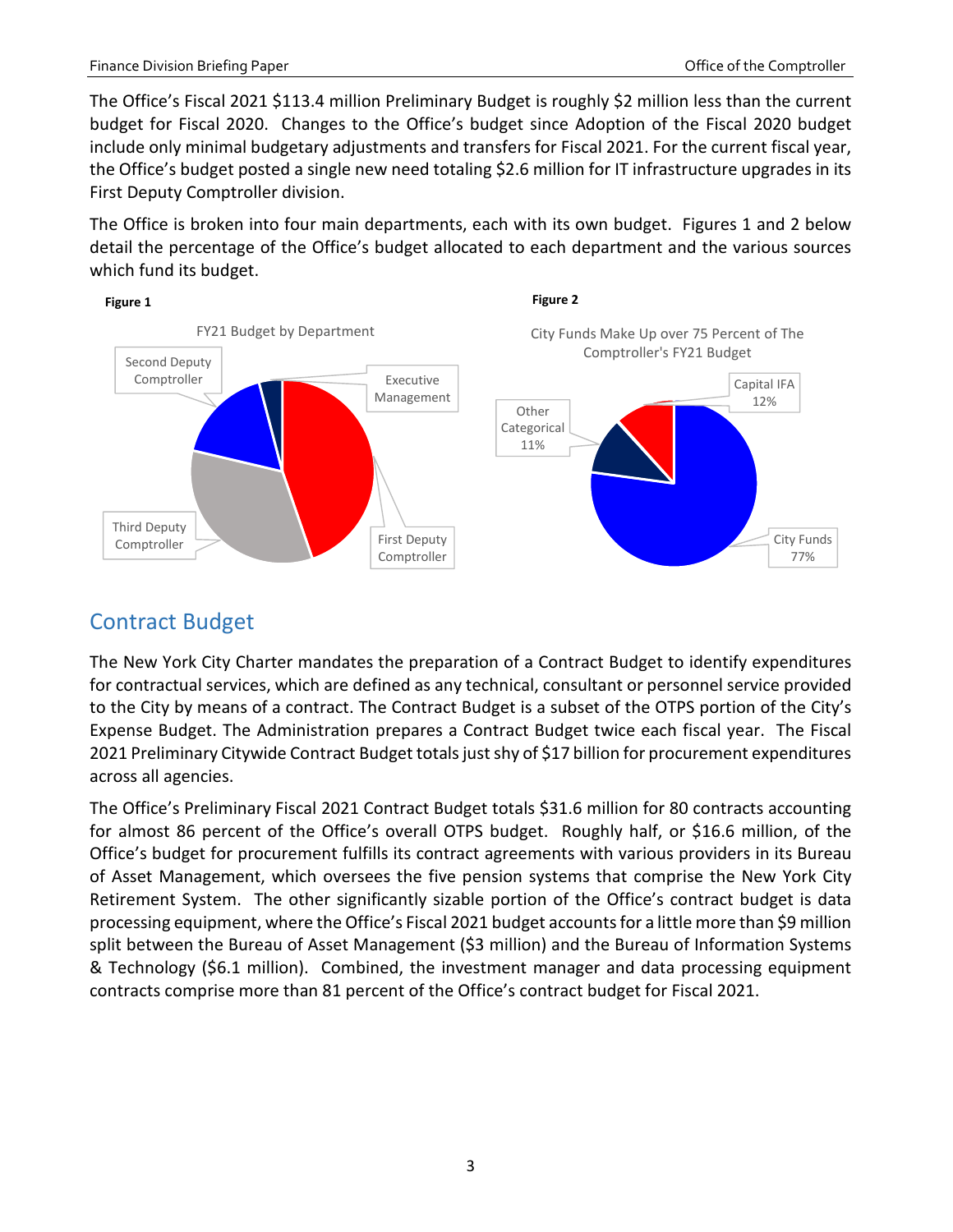

### <span id="page-5-0"></span>Departmental Budgets

The Office of the Comptroller is structured into four main departments: Executive Management, First Deputy Comptroller, Second Deputy Comptroller, and Third Deputy Comptroller. Each department holds several distinct bureaus which contribute to the output and function of the Office. The following section provides a brief description of each department's overall function, while detailing the role of each contributing bureau and corresponding budget. Appendix C provides a funding summary for each department and its respective bureaus.

#### <span id="page-5-1"></span>Executive Management

The Comptroller's Executive Management department houses the Office's executive personnel, and is made up almost entirely of PS funding for 36 full-time positions. The proposed budget for the Executive Management department totals \$4.6 million for Fiscal 2021, which includes \$4.5 million in PS funding and \$130,916 in OTPS. As of December 2019, the Executive Management department was operating at a 13.9 percent staff vacancy rate with 31 positions filled.



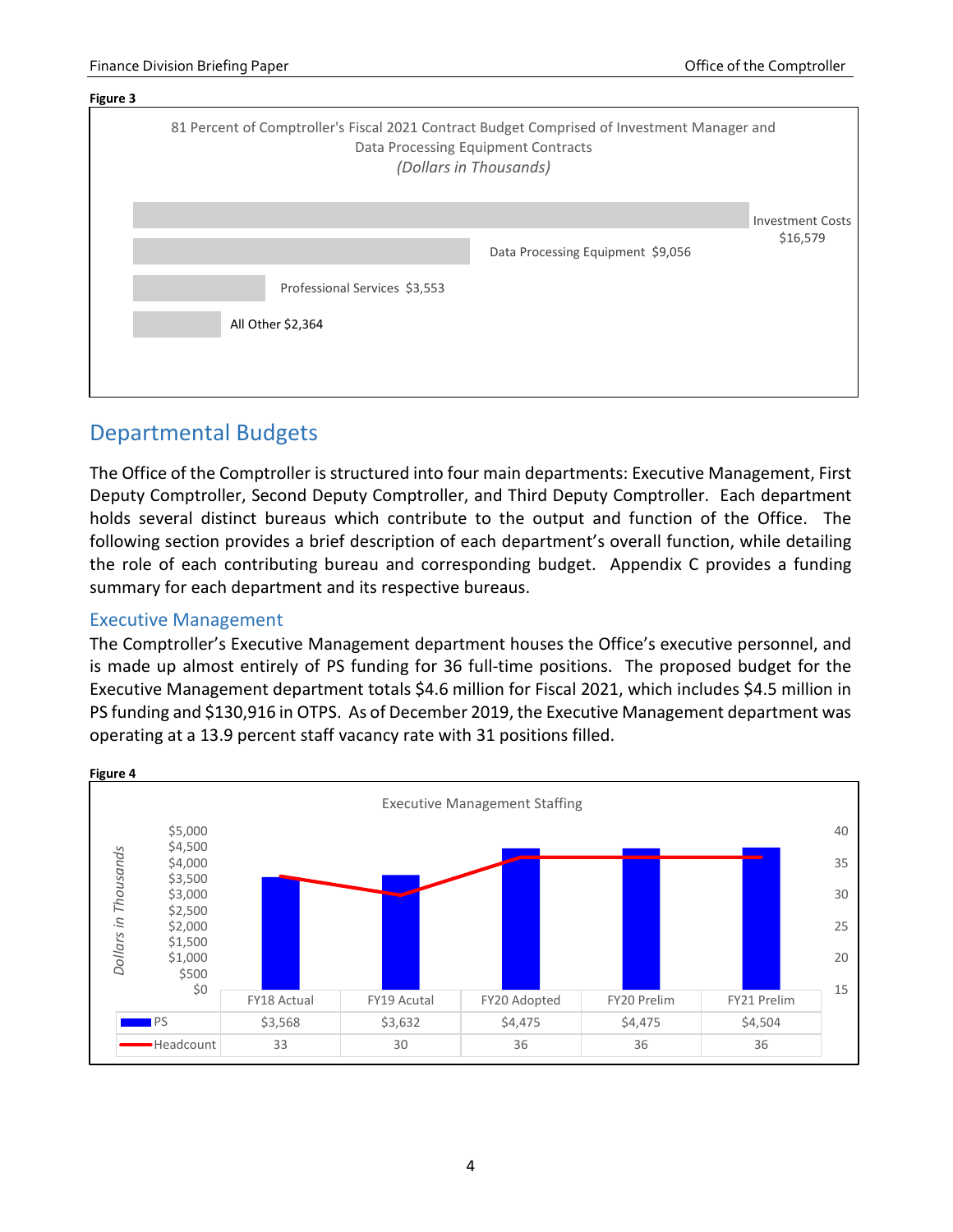#### <span id="page-6-0"></span>First Deputy Comptroller

The First Deputy Comptroller (FDC) oversees several operations critical to the Office's role in the audit and oversight of the City's budget and financial management. Specific bureaus under the purview of the First Deputy Comptroller include Accountancy, Administration, Audit, Engineering, Budget, Public Affairs, Press Office, Information Systems & Tech, and Public Policy. The FDC's budget totals \$50.7 million for Fiscal 2021, which includes \$40.3 million in PS funding to support 456 full-time positions, and \$10.4 million in OTPS. The figure below gives a breakdown of the FDC's actual PS expenditures and headcount for Fiscal 2018-2019, as well as its budgeted headcount from the Fiscal 2020 Preliminary and Adopted Budgets, and the Fiscal 2021 Preliminary Budget. The Fiscal 2021 Preliminary budgeted headcount remains unchanged from Fiscal 2020. As of December 2019, the FDC was operating at a 4.2 percent staff vacancy rate with 437 positions filled.



#### **Figure 5**

#### **Bureau of Accountancy**

The Bureau of Accountancy's budget for Fiscal 2021 totals \$7.5 million to support 97 full-time positions, and does not include any OTPS funding.

The Bureau of Accountancy manages all aspects of the City's financial accounting and reporting, including management of the City's centralized accounting, internal control and budgeting systems, and the City's Financial Management System (FMS). It also prepares a number of annual reports on the City's financial position, including the Comptroller's Comprehensive Annual Financial Report and Popular Annual Financial Report, which contain Charter-mandated audited financial statements for the City. Additionally, the Bureau of Accountancy ensures accuracy in City agency accounting, reconciles over 100 City bank accounts, provides investment accounting for the City's five main pension plans and eleven variable supplement funds, services the City's general obligation debt, and approves vendor information. Lastly, it issues and updates the Comptroller's Directives and Memoranda, dictating a broad spectrum of accounting and internal control procedures for City agencies and related entities.

#### **Bureau of Administration**

The Bureau of Administration's Fiscal 2021 budget totals \$7.3 million, which includes \$3.9 million in PS funding to support 45 full-time positions, and \$3.4 million in OTPS funding. The Bureau of Administration supports the work of other bureaus, including management of the Office's capital and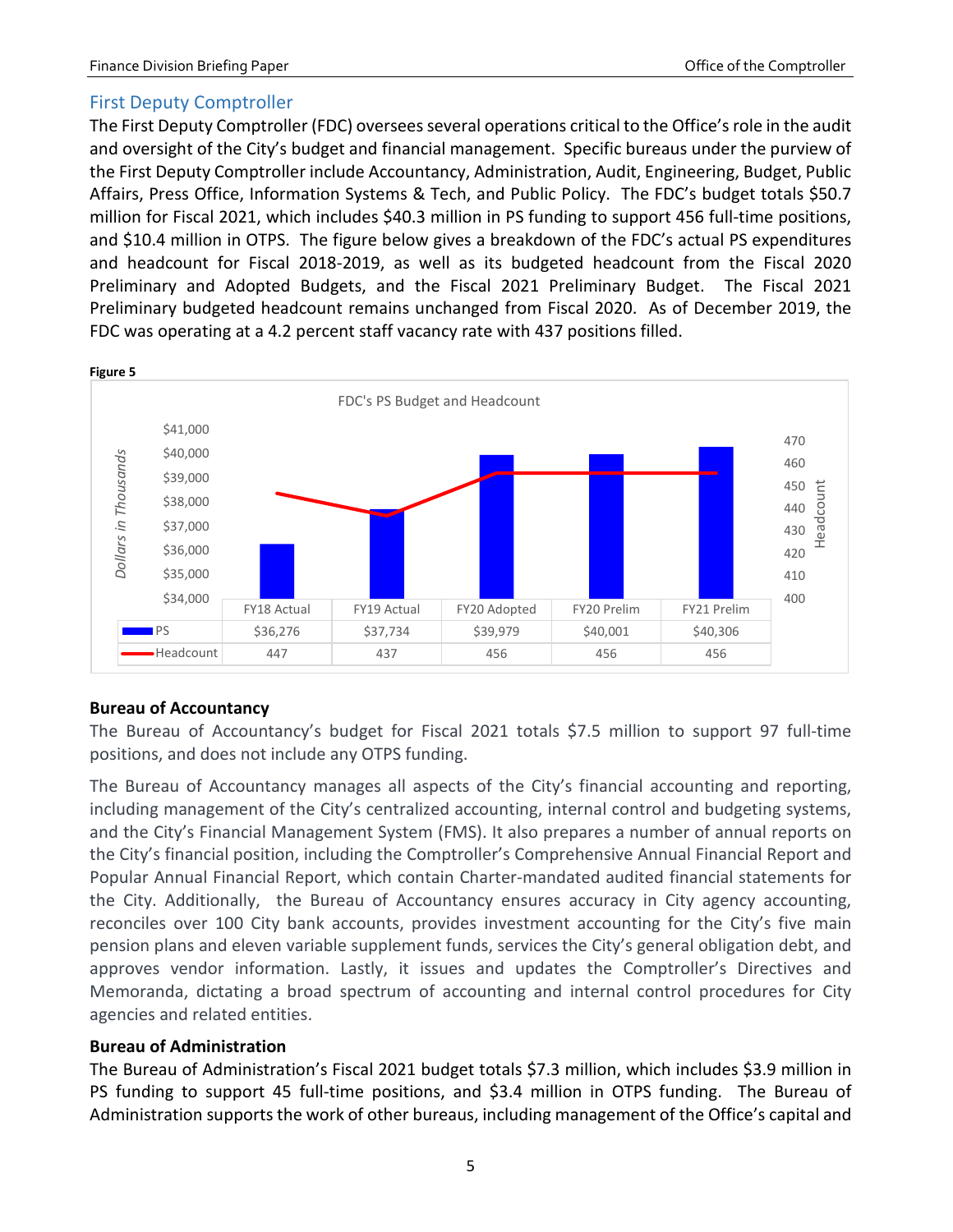operating budgets, human resources functions, procurement and payment activity, facilities management, and information systems support.

#### **Bureau of Audit**

The Fiscal 2021 budget for the Bureau of Audit totals \$14.1 million in PS funding to support 171 fulltime positions, and nothing budgeted for OTPS. The Bureau of Audit manages the Office's audit and analysis of the City's agencies. The City Charter requires the Comptroller to perform an audit of some aspect of each City agency once every four years. It is also mandated by the Charter that the Comptroller perform financial audits of City transactions, revenues, and expenditures, ensuring agencies meet their annual goals and are using funds responsibly.

The Bureau of Audit conducted 61 audits and special reports over the course of Fiscal 2019 including topics such as revenue and cost savings, asset management, service delivery and program performance, and information technology. A complete list of the Comptroller's audits and reports can be found at [https://comptroller.nyc.gov/reports/.](https://comptroller.nyc.gov/reports/)

#### **Bureau of Engineering**

The Bureau of Engineering's Fiscal 2021 budget totals \$3.9 million. Its budget is comprised entirely of PS funding for 37 full-time positions. The Bureau of Engineering aids the Comptroller's Office in technical consulting and engineering. Mainly, it holds the responsibility to negotiate and recommend the disposition of contract disputes and claims between contractors and the City. It also reports on liability and damages to the Bureau of Law and Adjustment to be used in damage tort claims.

#### **Bureau of Budget**

The Fiscal 2021 budget for the Bureau of Budget, comprised entirely of PS funding, totals \$2.4 million to support 16 full-time positions. The Bureau of Budget monitors and reports on the City's financial position by evaluating the City's revenue collection, expenditures, capital program, debt capacity, and the health of the local economy.

#### **Bureau of Public Affairs and Press Office**

The Bureau of Public Affairs and the Press Office have a budget totaling \$2.4 million for Fiscal 2021 supporting 29 full-time positions. The Bureau of Public Affairs serves as the Office's primary liaison to the public, Administration, and authorities at the State, federal, and local levels. Through management of the Community Action Center, the Bureau fields complaints from the public regarding inadequate government services throughout the City. Additionally, the Bureau organizes several events for the Office, including meetings with civic and community leaders and Community Boards across the five boroughs, financial education workshops, and town hall meetings. The Press Office circulates information and reports produced by the Office, fields questions from news outlets, manages the Office's social media accounts, and prepares written communications on behalf of the Office.

#### **Bureau of Information Systems & Technology (IT)**

The Bureau of IT's Fiscal 2021 budget totals \$12.3 million, including \$5.3 million in PS funding to support 54 full-time positions, and \$7 million in OTPS funding. The Bureau of IT cultivates technology solutions, maintaining more than 120 software applications, and facilitates hardware operations, website development and administration, business continuity planning, security administration, webcasting and video services, communications and network administration, and systems development.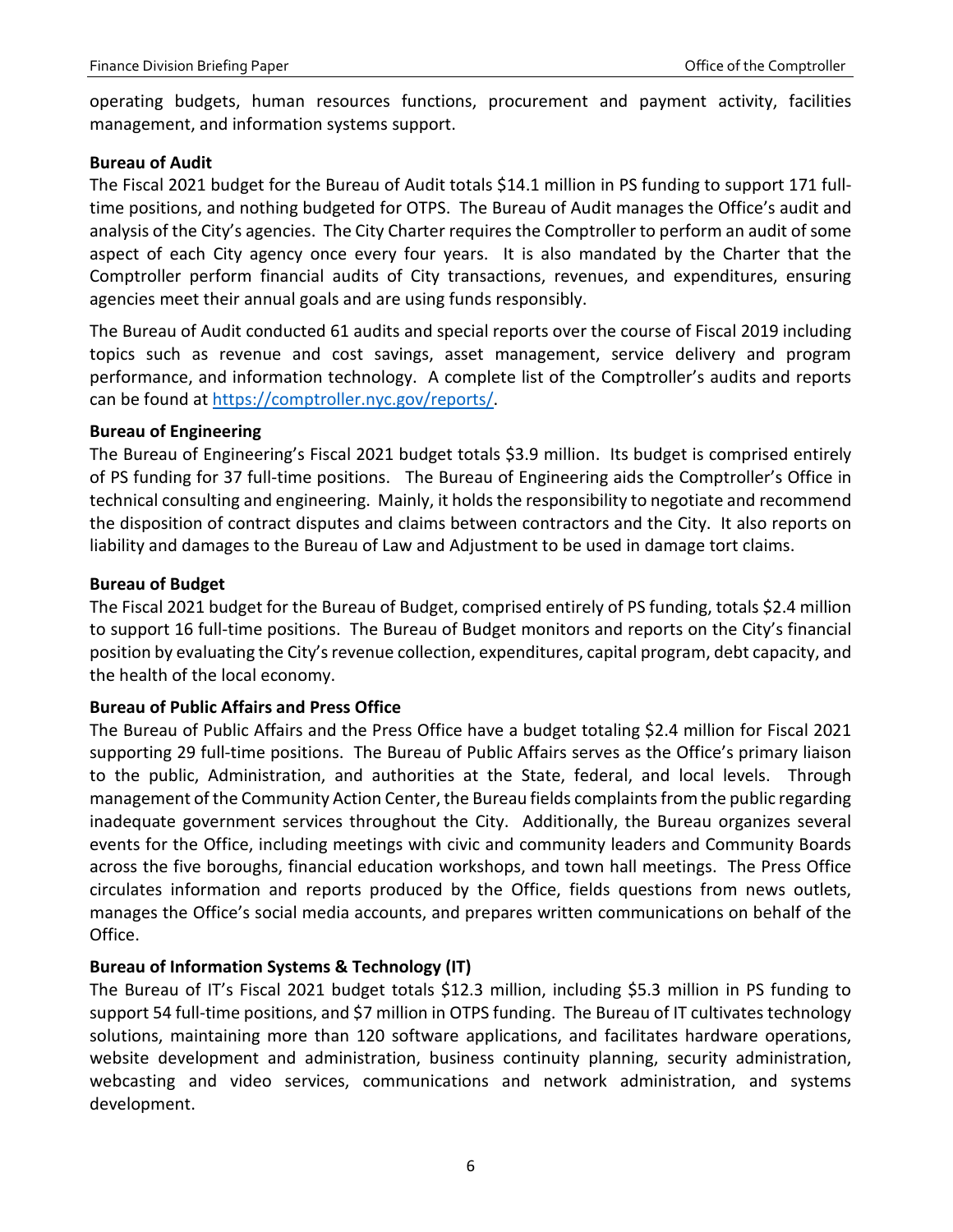#### **Bureau of Public Policy**

The Fiscal 2021 budget for the Bureau of Public Policy totals \$842,613 in PS funding for seven positions with no OTPS funding. The Bureau of Public Policy generates policy recommendations and initiatives on an array of topics, including education, infrastructure, economic development, housing, healthcare, procurement, transportation, public safety, and immigration.

#### <span id="page-8-0"></span>Second Deputy Comptroller

The Second Deputy Comptroller (SDC) oversees several functions important to the Office's role in several key areas of both internal and Citywide operations. Specific bureaus under the umbrella of the SDC include Economic Development, Law & Adjustment, Contract Administration, General Counsel, and Labor Law. The SDC's budget totals \$19.5 million for Fiscal 2021, which includes \$15.3 million in PS funding to support 167 full-time positions, and \$4.2 million in OTPS. Figure 6 gives a breakdown of the SDC's actual PS budget and headcount for Fiscal 2018-2019, as well as its budgeted headcount from the Fiscal 2020 Preliminary and Adopted Budgets, and the Fiscal 2021 Preliminary Budget. The Fiscal 2021 Preliminary budgeted headcount remains unchanged from Fiscal 2020. As of December 2019, the SDC was operating with a 1.2 percent staff vacancy rate with 165 positions filled.



#### **Bureau of Economic Development**

The Fiscal 2021 budget for the Bureau of Economic Development is comprised entirely of PS funding, totaling \$724,876 to support 6 full-time positions. The Bureau of Economic Development employs the Office's authority to create sustainable opportunities which spur economic growth and development throughout the City. The Bureau plays an important role in the oversight of the City's agencies tasked with generating economic development for the City, and recommends solutions for economically targeted investments.

#### **Bureau of Law and Adjustment**

The Bureau of Law and Adjustment's Fiscal 2021 budget totals \$10.9 million, including \$6.7 million in PS funding to support 80 full-time positions, and \$4.2 million in OTPS funding. The City Charter gives the Comptroller sole authority in settling claims on behalf or against the City before a lawsuit is filed. The Bureau of Law and Adjustment oversees all of the Office's resolution and settlement claims. A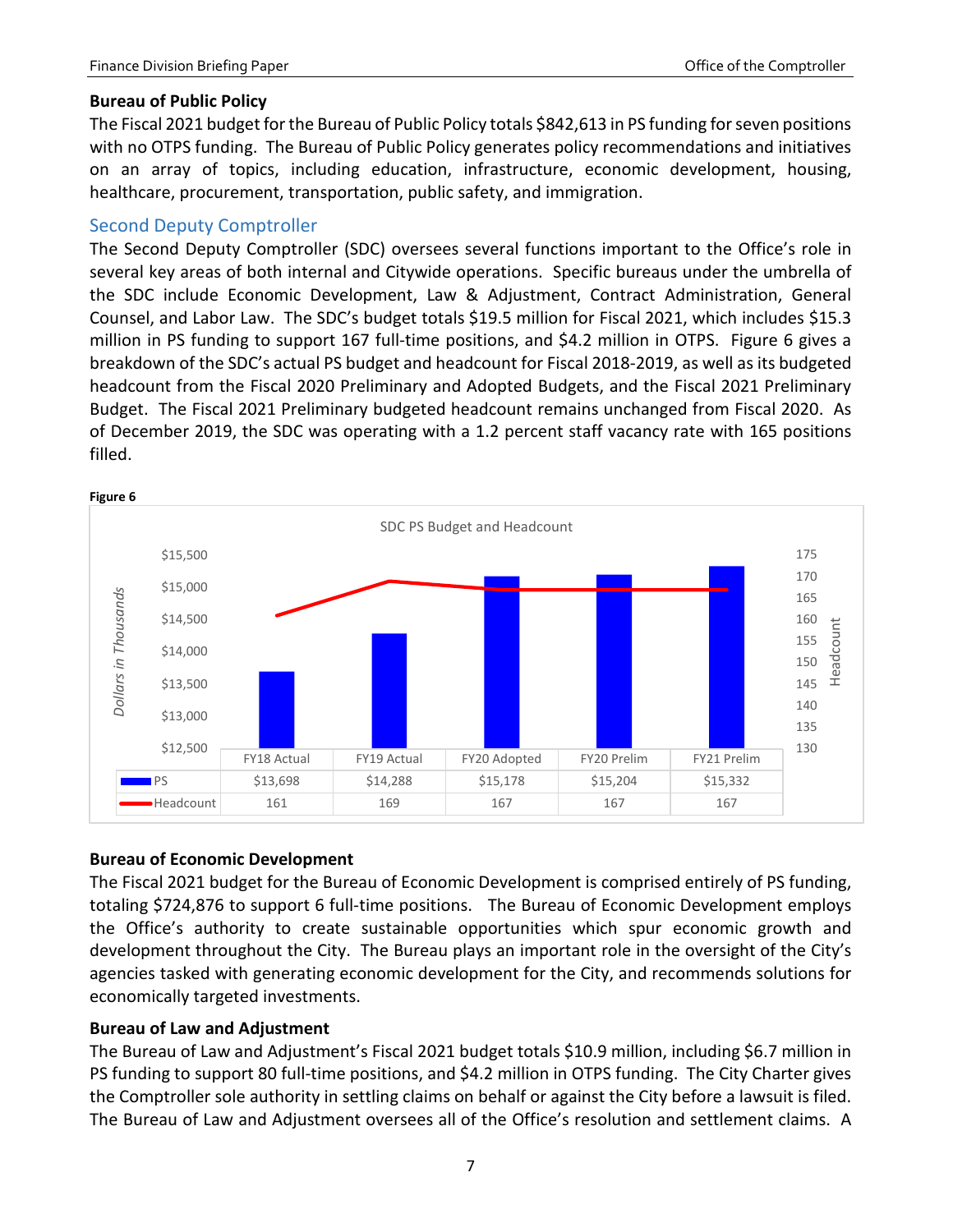large part of the Bureau's work includes the investigation of false claims and referral of fraudulent claims to the District Attorney.

In Fiscal 2019, the City spent \$705 million on judgments and claims, with the Comptroller approving roughly \$24 million in affirmative settlements. Affirmative settlements refers to money paid to the City based on claims against others. In collaboration with City agencies, the Comptroller was also able to collect \$12.4 million from claimants who had settlements from the City, and had outstanding obligations to the City for public assistance or child support. Lastly, demonstrating efforts to increase compensation from New Yorkers who damage City property, the Comptroller collected about \$2.4 million from property damage affirmative claims.

#### **Bureau of Contract Administration**

The Fiscal 2021 budget for the Bureau of Contract Administration totals \$3.1 million to support 34 full-time positions, and nothing budgeted for OTPS. The Bureau of Contract Administration manages the Office's oversight role in the City's procurement process. The Bureau registers contracts and purchase agreements, including franchise, revocable consent, or concession agreements financed through the City's treasury or with money from the City's budget. Prior to a contract with the City receiving legal implementation, the City Charter requires the Comptroller's Office to register the contract within 30 days from the date it was submitted for registration. Contract registration marks the Office's role in the oversight process of City's procurement cycle. The Office's role in registration ensures that the City has adequate funding to pay for the goods and services, guarantees that all appropriate certifications and documentation are obtained, identifies flags on the contractor's record, and certifies that no corruption existed throughout the contract's life cycle up through registration.

The Bureau of Contract Administration received 22,887 contract actions for registration in Fiscal 2019, of which 91 percent were eventually registered. The other nine percent of contract actions were either returned to the submitting agency with questions and flags, or withdrawn by the submitting agency. Although it is not clear of the timeline for contract rejection from the Bureau of Contract Administration, the Council has heard from several agencies and providers that the contract rejections often occur at the tail end of the Comptroller's 30-day registration period. For many providers, this further extends the amount of time before payment is disbursed.

#### **Office of the General Counsel**

The Fiscal 2021 budget for the General Counsel's Office totals \$1.8 million in PS funding to support 11 full-time positions. The General Counsel's Office advises the Comptroller on legal matters related to its mission and operations, and provides legal guidance related to investment activity and pension issues pursuant to the Comptroller's role as fiduciary of the City's five public pension funds. The General Counsel also oversees the Bureau of Labor Law's enforcement of prevailing and living wage requirements, and the Bureau of Law and Adjustment's role in settling and adjusting claims.

#### **Bureau of Labor Law**

The Bureau of Labor Law's Fiscal 2021 budget totals \$2.3 million in PS funding to support 29 full-time positions. The Bureau of Labor Law sets and enforces both prevailing wage and benefit rates for workers employed on public works projects and building/service contracts for City agencies. Each year, in addition to setting prevailing wage and benefits rates, the Bureau investigates violations for prevailing wage and benefits rates and brings enforcement proceedings to the Office of Administrative Trials and Hearings. The Bureau also conducts outreach and distributes educational materials specific to compliance with prevailing wage and benefits rates regulation.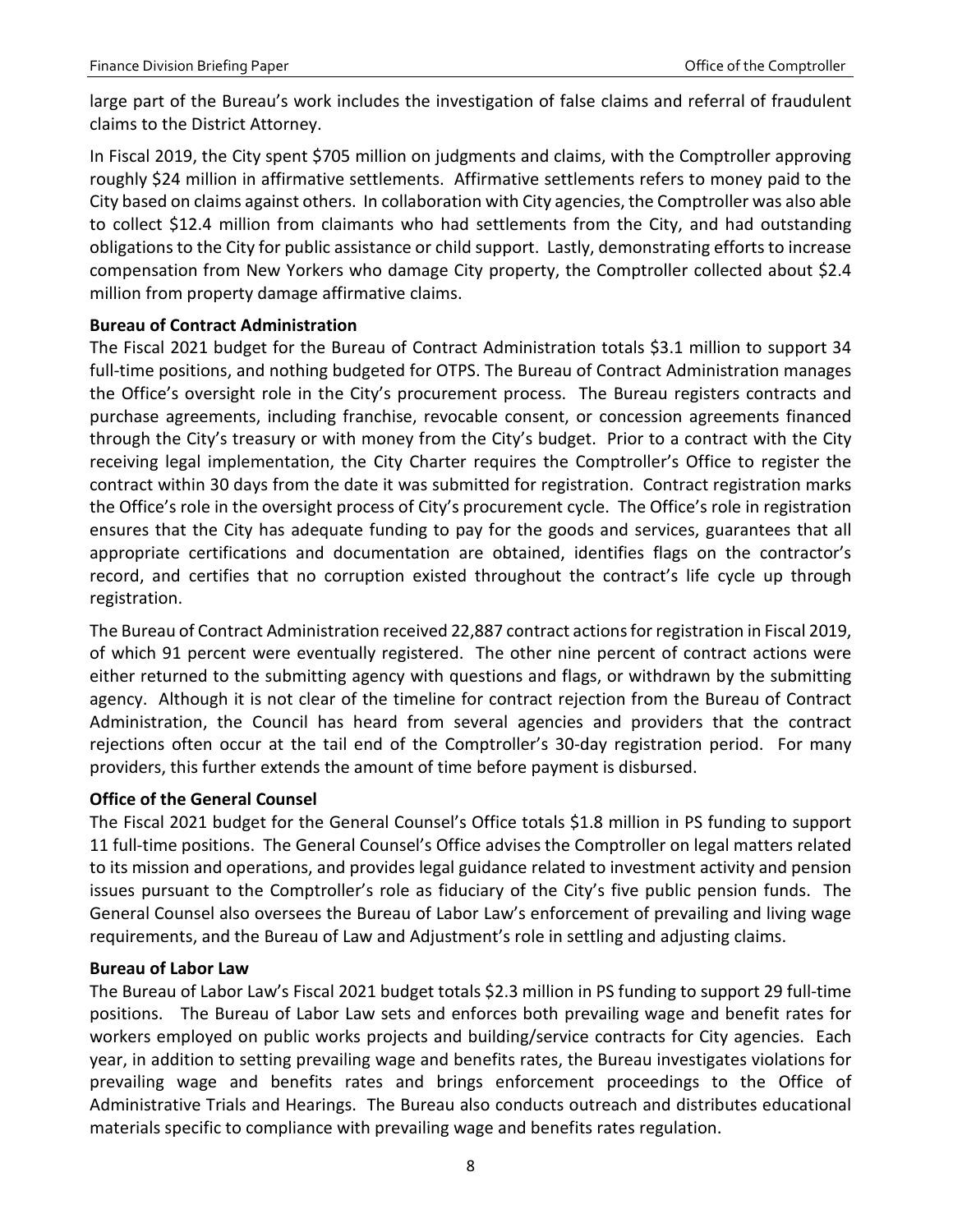In Fiscal 2019, the Bureau of Labor law assessed more than \$2.4 million in underpayments and interest against City contractors, and assessed over \$20,000 in civil penalties against those contractors. Additionally, the Bureau opened 60 new cases, resolved 89 cases, and debarred three contractors from New York State and City public works for egregious conduct.

#### <span id="page-10-0"></span>Third Deputy Comptroller

The Third Deputy Comptroller's (TDC) department houses the Asset Management function of the Comptroller's Office. The TDC's budget totals \$38.5 million for Fiscal 2021, which includes \$16.4 million in PS funding to support 132 full-time positions, and \$22.1 million in OTPS. The figure below gives a breakdown of the TDC's actual PS budget and headcount for Fiscal 2018-2019, as well as its budgeted headcount from the Fiscal 2020 Preliminary and Adopted Budgets, and the Fiscal 2021 Preliminary Budget. The Fiscal 2021 Preliminary budgeted headcount remains unchanged since Fiscal 2020. As of December 2019, the TDC was operating with a 12.1 percent staff vacancy rate with 116 positions filled.



#### **Bureau of Asset Management**

The Bureau of Asset Management has a budget for Fiscal 2021 comprised of \$16.4 million in PS funding to support 132 full-time positions, and \$22.1 million in OTPS funding. Of its OTPS budget, \$16.5 million is budgeted for contracts related to governance and audit of New York City's Retirement Systems portfolio. The Bureau of Asset Management plays a large role in monitoring investment and corporate responsibility practices at portfolio companies through its Corporate Governance and Responsible Investment (GCR) group. During Fiscal 2019, the CGR voted on 126,775 ballot items at more than 13,000 shareholder meetings in 86 global markets. Some of the significant proxy voting issues included the election of directors; proposal by management to approve auditors; approve executive compensation and mergers and acquisitions; and shareholder proposals on a collection of environmental, social, and governance policies and practices.

During Fiscal 2019, the time-weighted return of the aggregate portfolio for the City's pension system, net of management fees, was 7.2 percent, contrasted with an 8.7 percent return for Fiscal 2018. Figure 8 gives a summary of the asset allocation of the City's pension funds as of August, 2019.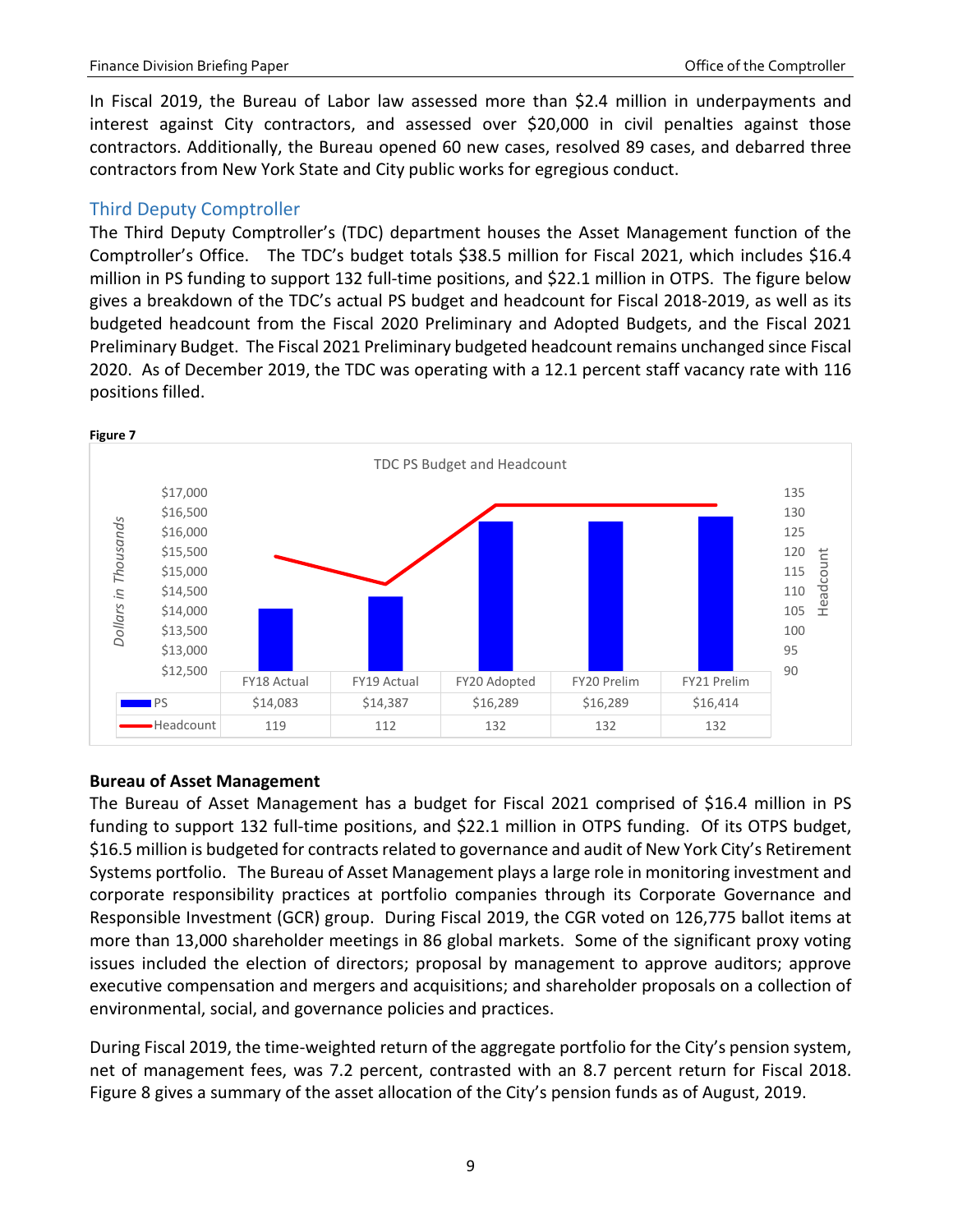

*\*All other contains hedge funds, infrastructure, cash, real estate investment trusts, international fund of funds, and global equity*

#### **US Equity**

The City's pension system contains roughly \$65.7 billion in US Equity as of August, 2019. This allocation achieved returns of 8.68 percent and 14.88 percent for Fiscal 2018 and 2019 respectfully. These returns are well within proximity to the returns in a broader US equity market which continues to benefit from US economic expansion. The benchmark (Russell 3000 Index) indicated similar returns of 8.98 percent in Fiscal 2019, and 14.78 percent for the year prior.

#### **Fixed Income**

Fixed income provides another of the City's pension system portfolio's most substantial allocations, representing roughly 25 percent, or \$54 billion, of the broader portfolio as of August, 2019. At the aggregate level, the fixed income program achieved favorable performance, returning 8.93 percent for Fiscal 2019, ahead of the benchmark (Bloomberg Barclays Aggregate Index) 7.87 percent return for the same period.

#### **World ex-US Equity**

World ex-US Equity comprises 11.2 percent, or \$24.1 billion, of the City's pension system portfolio. The MSCI World ex-USA Investable Market Net Dividends Index, the benchmark for this allocation, recognized returns of 11.69 percent and .28 percent for Fiscal 2018 and 2019 respectfully. By contrast this allocation in the City's pension system portfolio saw returns of 11.2 percent for Fiscal 2018, and .28 percent for Fiscal 2019.

#### **Alternative Credit**

The Alternative Credit program contributes a portfolio allocation of 9.5 percent, or \$20.5 billion. The Alternative Credit program is organized into three asset classes: High-Yield Bonds, Opportunistic Fixed-Income, and Bank Loans.

Of the 9.5 percent Alternative Credit program allocation, High-Yield Bonds contribute 4.8 percent. With a market value of \$10 billion as of August, 2019, the High-Yield portfolio achieved a 7.5 percent return, slightly ahead of the 7.48 percent return of its benchmark (Barclays US High Yield 2% Issuer-Capped).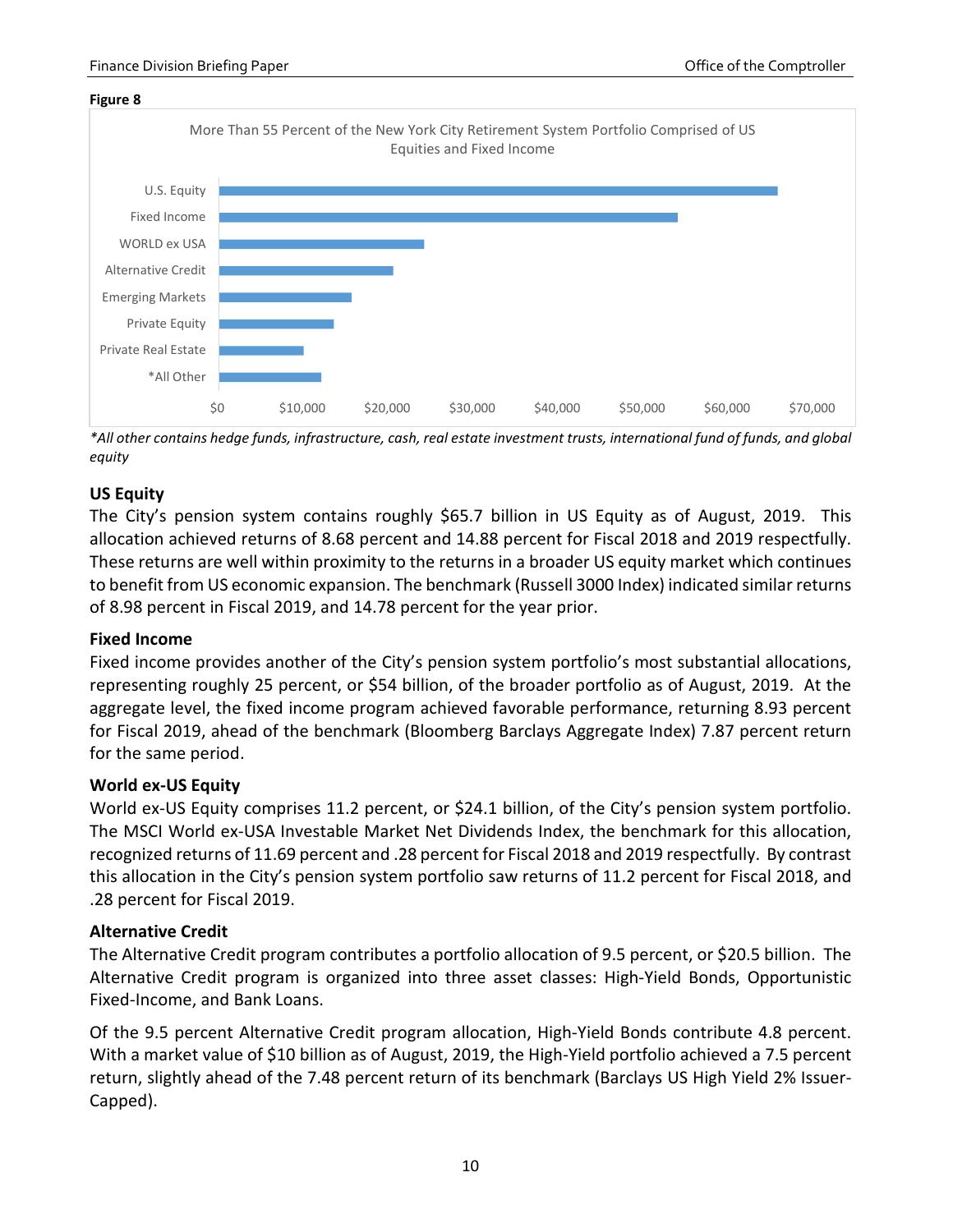The Opportunistic Fixed Income portfolio makes up 2.9 percent of the City's broader pension system portfolio with market value totaling \$6.1 billion as of August 2019. Several strategies are employed in Opportunistic Fixed-Income portfolio, including distressed debt, non-performing loans, commercial real estate loans / mortgage-backed securities, residential mortgage-backed securities, collateralized loan obligations, and other positions in global and domestic credit markets. Opportunistic Fixed-Income achieved a 5.1 percent net IRR in Fiscal 2019, lagging slightly behind the benchmark (JPM Global High Yield and Credit Suisse US Leveraged Loan Indexes) return of 6.1 percent.

With \$4 billion in market value as of August 2019, the Bank Loan portfolio returned 3.33 percent for Fiscal 2019, slightly less than its benchmark (Credit Suisse US Leveraged Loan Index) return of 4.15 percent.

### **Emerging Markets**

Emerging Market equity comprises 7.2 percent, or \$15.6 billion of the City's pension system portfolio as of August 2019. The MSCI Emerging Markets Index, the benchmark for this allocation, achieved 8.21 percent and 1.21 percent for Fiscal 2018 and 2019 respectfully. By contrast this allocation in the City's pension system portfolio saw returns of 3.22 percent for Fiscal 2018, and 3.81 percent for Fiscal 2019.

### **Private Equity**

The Private Equity (PE) allocation represents 6.3 percent, or \$13.5 billion, of the portfolio for the City's retirement systems as of August, 2019. The PE program has generated a 10.1 percent IRR since its inception on the back of continued strength in the PE deal-flow and fundraising atmospheres, and strong investor demand in PE positions.

#### **Private Real Estate**

Private Real Estate comprises roughly 4.6 percent, or \$10 billion, of the City's pension funds as of August 2019. Since inception, the Real Estate allocation has achieved an 8.4 percent IRR, ahead of the benchmark (Russell 3000 + Barclays US Aggregate Index) return of 7.7 percent.

More information for these allocations, and all allocations classified as "All Other" in Figure 8 can be found in the Comptroller's Letter of Transmittal directly preceding the Comptroller's Comprehensive Annual Financial Report: [https://comptroller.nyc.gov/reports/comprehensive-annual-financial](https://comptroller.nyc.gov/reports/comprehensive-annual-financial-reports/)[reports/.](https://comptroller.nyc.gov/reports/comprehensive-annual-financial-reports/)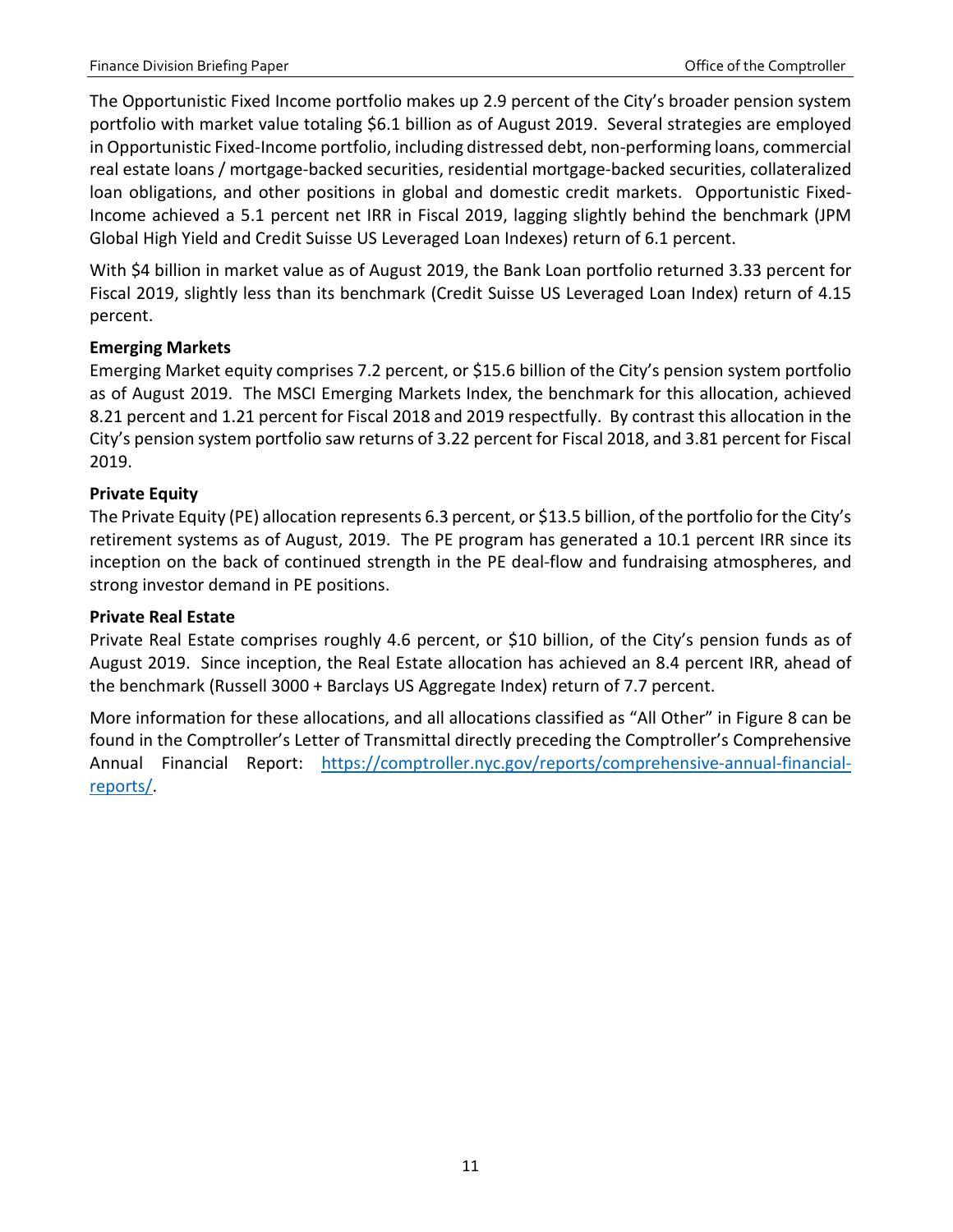## <span id="page-13-0"></span>Appendices

### <span id="page-13-1"></span>A: Budget Actions in the November and the Preliminary Plans

| ັ                                        | FY 2020  |                 |              |          |                 |              |
|------------------------------------------|----------|-----------------|--------------|----------|-----------------|--------------|
| Dollars in Thousands                     | City     | <b>Non-City</b> | <b>Total</b> | City     | <b>Non-City</b> | <b>Total</b> |
| <b>Comptroller's Budget as of the</b>    |          |                 |              |          |                 |              |
| <b>Adopted 2020 Budget</b>               | \$87,031 | \$25,722        | \$112,753    | \$87,465 | \$25,913        | \$0          |
| <b>New Needs - Preliminary Plan 2021</b> |          |                 |              |          |                 |              |
| IT Infrastructure Upgrades               | 2,624    | 0               | 2,624        | $\Omega$ | 0               | 0            |
| <b>Subtotal New Needs</b>                | \$2,624  | \$0             | \$2,624      | \$0      | \$0             | \$0          |
| <b>Other Adjustments - November Plan</b> |          |                 |              |          |                 |              |
| 2020                                     |          |                 |              |          |                 |              |
| <b>CSBA Collective Bargaining</b>        | 22       | 16              | 38           | 24       | 18              | 42           |
| L237 Collective Bargaining               | 10       | $\Omega$        | 10           | 16       | O               | 16           |
| <b>Subtotal - Other Adjustments</b>      | \$32     | \$16            | \$48         | \$40     | \$18            | \$58         |
| <b>TOTAL, All Changes</b>                | \$2,656  | \$16            | \$2,672      | \$40     | \$18            | \$58         |
| <b>Comptroller's Budget as of the</b>    |          |                 |              |          |                 |              |
| <b>Preliminary 2021 Budget</b>           | \$89,687 | \$25,738        | \$115,425    | \$87,505 | \$25,931        | \$113,436    |

### <span id="page-13-2"></span>B: Comptroller's Fiscal 2021 Contract Budget

| <b>Dollars in Thousands</b>                   |             |                  |             |                  |
|-----------------------------------------------|-------------|------------------|-------------|------------------|
|                                               | <b>FY20</b> | Number of        | <b>FY21</b> | Number of        |
| Category                                      | Adopted     | <b>Contracts</b> | Preliminary | <b>Contracts</b> |
| <b>Cleaning Services</b>                      | \$37        | 2                | \$37        |                  |
| <b>Contractual Services - General</b>         | 434         | 4                | 434         | 4                |
| Data Processing Equipment Maintenance         | 8,829       | 5                | 9,056       | 5                |
| <b>Investment Costs</b>                       | 16,579      | 41               | 16,579      | 41               |
| Maintenance and Repairs - General             | 5           | 2                | 5           |                  |
| Maintenance and Repairs - Motor Vehicle Equip | 3           |                  | 3           |                  |
| <b>Office Equipment Maintenance</b>           | 51          | 3                | 51          | 3                |
| <b>Printing Services</b>                      | 481         | 5                | 481         | 5                |
| Prof. Services - Computer Services            | 1,024       | $\overline{2}$   | 1,024       | 2                |
| Prof. Services - Other                        | 3,553       | 2                | 3,553       |                  |
| <b>Security Services</b>                      | 24          | 3                | 24          | 3                |
| <b>Telecommunications Maintenance</b>         | 25          | $\mathfrak{p}$   | 25          | 2                |
| <b>Temporary Services</b>                     | 90          | 5                | 90          | 5                |
| <b>Training Program for City Employees</b>    | 190         | 3                | 190         | 3                |
| TOTAL                                         | \$31,325    | 80               | \$31,552    | 80               |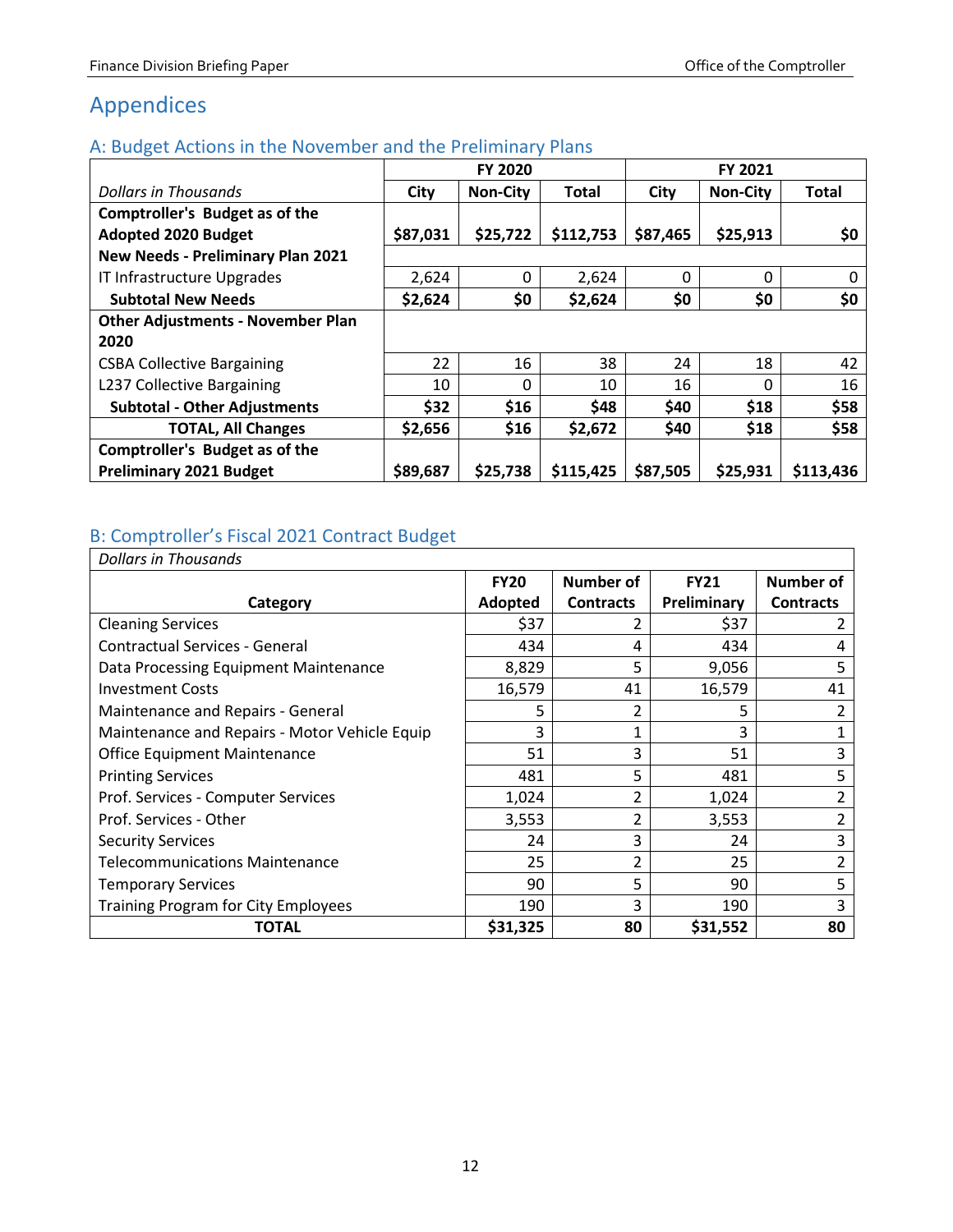### <span id="page-14-0"></span>C: Program Areas

<span id="page-14-1"></span>Executive Management

|                                       | <b>FY18</b> | <b>FY19</b> | <b>FY20</b> | <b>Preliminary Plan</b> |             | *Difference  |
|---------------------------------------|-------------|-------------|-------------|-------------------------|-------------|--------------|
| <b>Dollars in Thousands</b>           | Actual      | Actual      | Adopted     | <b>FY20</b>             | <b>FY21</b> | FY20-FY21    |
| <b>Spending</b>                       |             |             |             |                         |             |              |
| <b>Personal Services</b>              |             |             |             |                         |             |              |
| <b>Additional Gross Pay</b>           | \$81        | \$58        | \$10        | \$10                    | \$10        | \$0          |
| Full-Time Salaried - Civilian         | 3,391       | 3,458       | 4,367       | 4,367                   | 4,395       | 28           |
| Overtime - Civilian                   | 0           | 0           | 32          | 32                      | 32          | 0            |
| Unsalaried                            | 97          | 116         | 66          | 66                      | 67          |              |
| <b>Subtotal</b>                       | \$3,568     | \$3,632     | \$4,475     | \$4,475                 | \$4,504     | \$29         |
| <b>Other Than Personal Services</b>   |             |             |             |                         |             |              |
| <b>Contractual Services</b>           | 47          | 63          | 45          | 66                      | 45          | <sup>0</sup> |
| Other Services & Charges              | 8           | 7           | 11          | 11                      | 11          | 0            |
| Property & Equipment                  | 36          | 42          | 40          | 46                      | 40          | $\Omega$     |
| Supplies & Materials                  | 26          | 28          | 35          | 29                      | 35          | 0            |
| <b>Subtotal</b>                       | 117         | 141         | 131         | 152                     | 131         | 0            |
| <b>TOTAL</b>                          | \$3,685     | \$3,773     | \$4,606     | \$4,627                 | \$4,635     | \$29         |
| <b>Funding</b>                        |             |             |             |                         |             |              |
| City Funds                            |             |             | 4,606       | 4,627                   | 4,635       | 29           |
| <b>TOTAL</b>                          | \$3,685     | \$3,773     | \$4,606     | \$4,627                 | \$4,635     | \$29         |
| <b>Budgeted Headcount</b>             |             |             |             |                         |             |              |
| <b>Full-Time Positions - Civilian</b> | 33          | 30          | 36          | 36                      | 36          | 0            |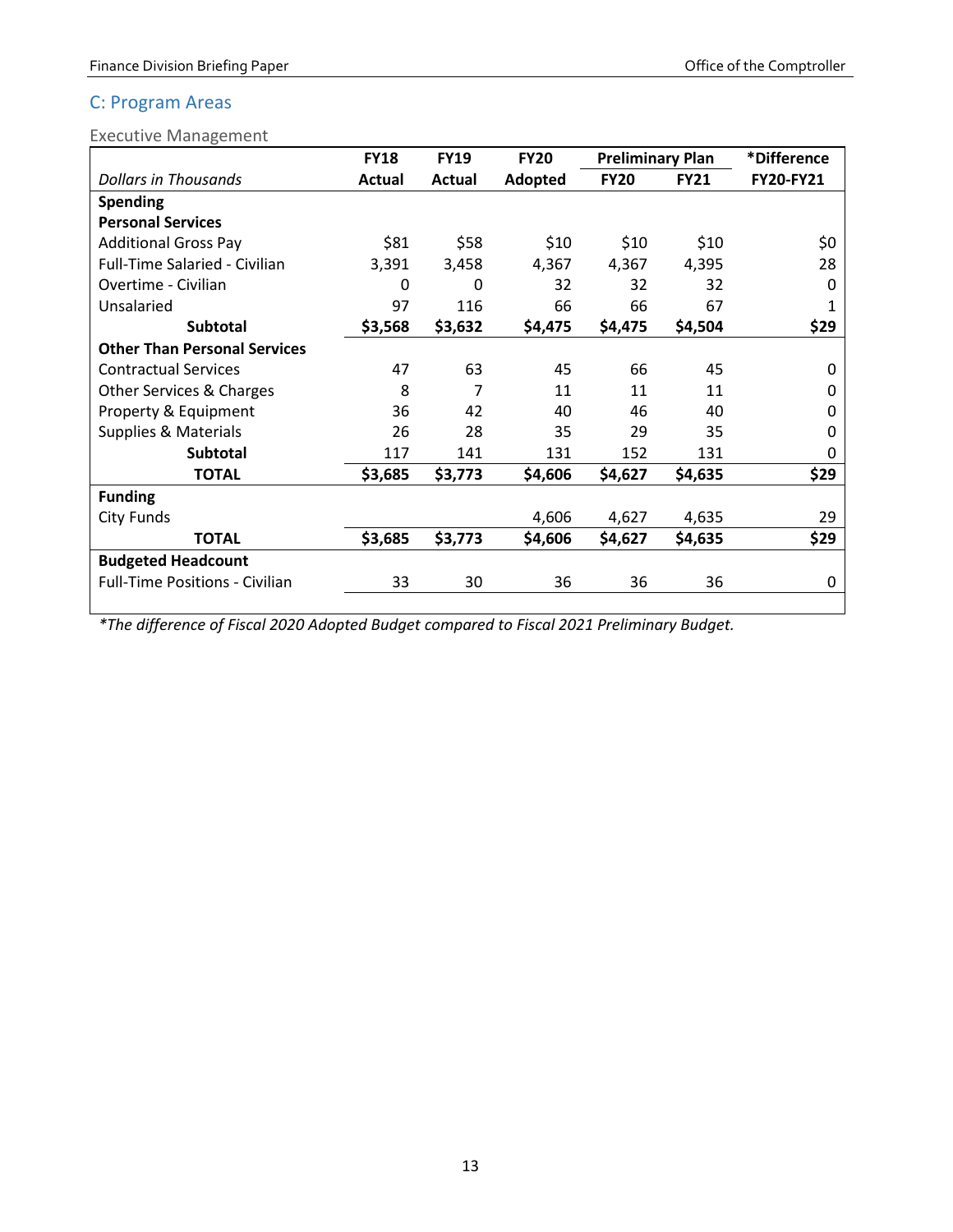Finance Division Briefing Paper **Comptroller** Comptroller

### <span id="page-15-0"></span>First Deputy Comptroller

|                                          | <b>FY18</b>   | <b>FY19</b> | <b>FY20</b> |             | <b>Preliminary Plan</b> |           |
|------------------------------------------|---------------|-------------|-------------|-------------|-------------------------|-----------|
| <b>Dollars in Thousands</b>              | <b>Actual</b> | Actual      | Adopted     | <b>FY20</b> | <b>FY21</b>             | FY20-FY21 |
| <b>Spending</b>                          |               |             |             |             |                         |           |
| <b>Personal Services</b>                 |               |             |             |             |                         |           |
| <b>Additional Gross Pay</b>              | \$1,440       | \$1,387     | \$1,583     | \$1,583     | \$1,583                 | \$0       |
| Amounts to be Scheduled                  | 0             | 0           | 204         | 0           | 0                       | (204)     |
| Full-Time Salaried - Civilian            | 34,203        | 35,720      | 37,606      | 37,832      | 38,134                  | 528       |
| <b>Other Salaried</b>                    | 62            | 74          | 8           | 8           | 10                      | 1         |
| Overtime - Civilian                      | 170           | 111         | 235         | 235         | 235                     | 0         |
| P.S. Other                               | 3             | 4           | 0           | 0           | $\mathbf 0$             | 0         |
| Unsalaried                               | 398           | 438         | 343         | 343         | 345                     | 2         |
| <b>Subtotal</b>                          | \$36,276      | \$37,734    | \$39,979    | \$40,001    | \$40,306                | \$327     |
| <b>Other Than Personal Services</b>      |               |             |             |             |                         |           |
| <b>Contractual Services</b>              | 5,775         | 7,201       | 6,574       | 6,135       | 6,861                   | 288       |
| <b>Contractual Professional Services</b> | 575           | 649         | 497         | 1,068       | 497                     | 0         |
| Fixed & Misc. Charges                    | 0             | 10          | 0           | 6           | 0                       | 0         |
| Other Services & Charges                 | 1,866         | 1,873       | 2,575       | 4,843       | 2,319                   | (256)     |
| Property & Equipment                     | 318           | 439         | 283         | 455         | 300                     | 17        |
| <b>Supplies &amp; Materials</b>          | 383           | 301         | 448         | 471         | 448                     |           |
| <b>Subtotal</b>                          | \$8,917       | \$10,471    | \$10,377    | \$12,979    | \$10,426                | \$49      |
| <b>TOTAL</b>                             | \$45,193      | \$48,205    | \$50,355    | \$52,980    | \$50,732                | \$376     |
| <b>Funding</b>                           |               |             |             |             |                         |           |
| Capital-IFA                              |               |             | 8,660       | 8,660       | 8,729                   | 69        |
| <b>City Funds</b>                        |               |             | 41,483      | 44,108      | 41,790                  | 307       |
| Intra City                               |               |             | 213         | 213         | 213                     | 0         |
| <b>TOTAL</b>                             | \$45,193      | \$48,205    | \$50,355    | \$52,980    | \$50,732                | \$376     |
| <b>Budgeted Headcount</b>                |               |             |             |             |                         |           |
| <b>Full-Time Positions</b>               | 447           | 437         | 456         | 456         | 456                     | 0         |
|                                          |               |             |             |             |                         |           |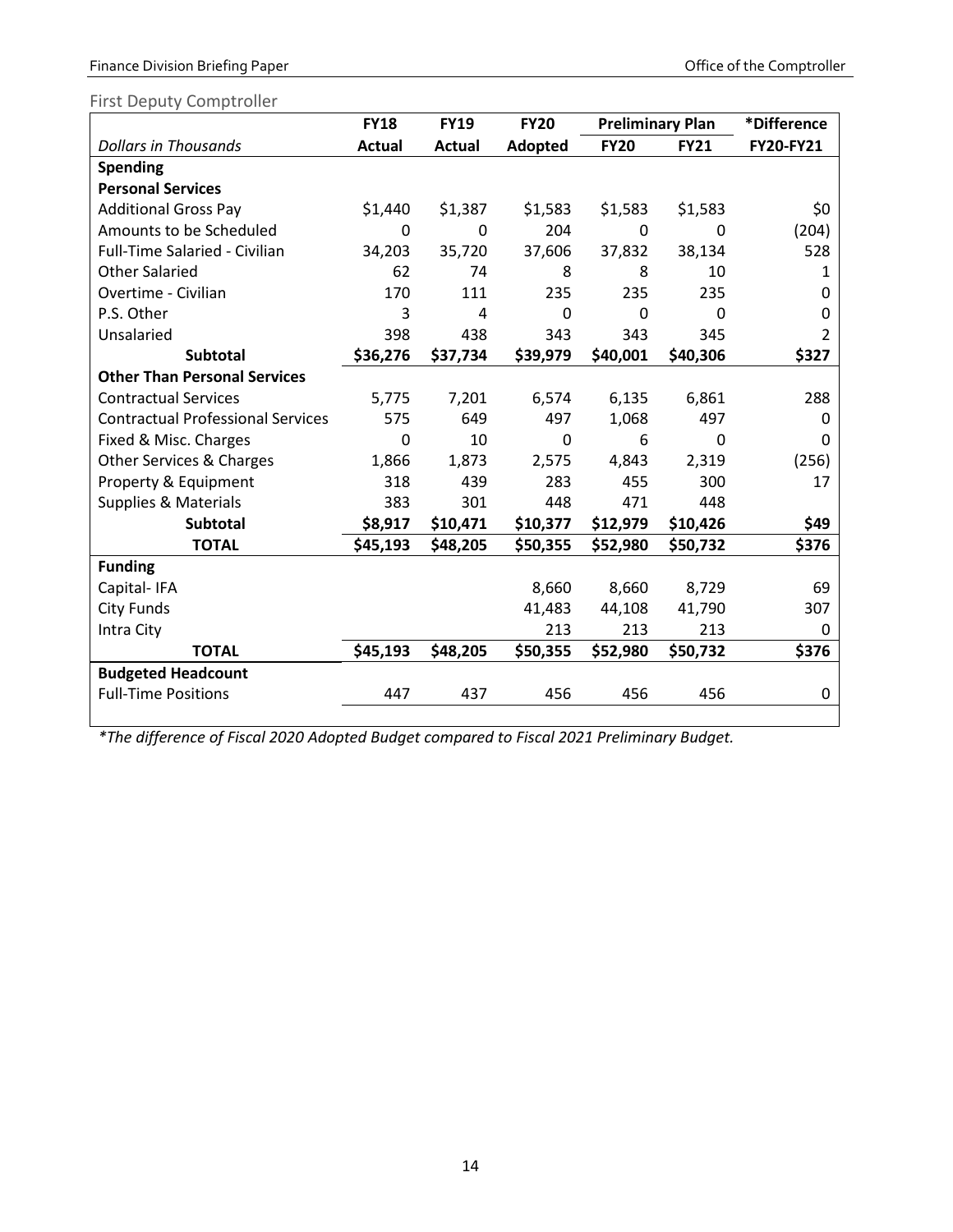### Finance Division Briefing Paper **Comptroller** Comptroller

### <span id="page-16-0"></span>Second Deputy Comptroller

|                                            | <b>FY18</b>   | <b>FY19</b>   | <b>FY20</b>    | <b>Preliminary Plan</b> |             | *Difference |
|--------------------------------------------|---------------|---------------|----------------|-------------------------|-------------|-------------|
| <b>Dollars in Thousands</b>                | <b>Actual</b> | <b>Actual</b> | Adopted        | <b>FY20</b>             | <b>FY21</b> | FY20-FY21   |
| Spending                                   |               |               |                |                         |             |             |
| <b>Personal Services</b>                   |               |               |                |                         |             |             |
| <b>Additional Gross Pay</b>                | \$331         | \$288         | \$210          | \$210                   | \$210       | \$0         |
| Full-Time Salaried - Civilian              | 13,244        | 13,880        | 14,922         | 14,948                  | 15,076      | 154         |
| Overtime - Civilian                        | 62            | 76            | 35             | 35                      | 35          | 0           |
| Unsalaried                                 | 62            | 45            | 12             | 12                      | 12          | 0           |
| <b>Subtotal</b>                            | \$13,698      | \$14,288      | \$15,178       | \$15,204                | \$15,332    | \$154       |
| <b>Other Than Personal Services</b>        |               |               |                |                         |             |             |
| <b>Contractual Services</b>                | 9             | 57            | 127            | 123                     | 127         | 0           |
| <b>Contractual Services - Professional</b> |               |               |                |                         |             |             |
| Services                                   | 3,227         | 3,267         | 3,353          | 3,363                   | 3,353       | 0           |
| Fixed & Misc. Charges                      | 2             | 2             | $\overline{2}$ | $\overline{2}$          | 2           | 0           |
| Fixed & Misc. Charges - Judgments &        |               |               |                |                         |             |             |
| Claims                                     | $\mathbf 0$   | $\mathbf 0$   | 585            | 585                     | 585         | 0           |
| Other Services & Charges                   | 41            | 98            | 18             | 48                      | 18          | 0           |
| Property & Equipment                       | 177           | 162           | 68             | 68                      | 68          | 0           |
| <b>Supplies &amp; Materials</b>            | 11            | 17            | 65             | 29                      | 65          | 0           |
| <b>Subtotal</b>                            | 3,467         | 3,603         | 4,217          | 4,217                   | 4,217       | 0           |
| <b>TOTAL</b>                               | \$17,166      | \$17,891      | \$19,395       | \$19,421                | \$19,550    | \$154       |
| <b>Funding</b>                             |               |               |                |                         |             |             |
| Capital-IFA                                |               |               | 4,398          | 4,414                   | 4,460       | 62          |
| <b>City Funds</b>                          |               |               | 14,998         | 15,007                  | 15,090      | 92          |
| <b>TOTAL</b>                               | \$17,166      | \$17,891      | \$19,395       | \$19,421                | \$19,550    | \$154       |
| <b>Budgeted Headcount</b>                  |               |               |                |                         |             |             |
| <b>Full-Time Positions - Civilian</b>      | 161           | 169           | 167            | 167                     | 167         | 0           |